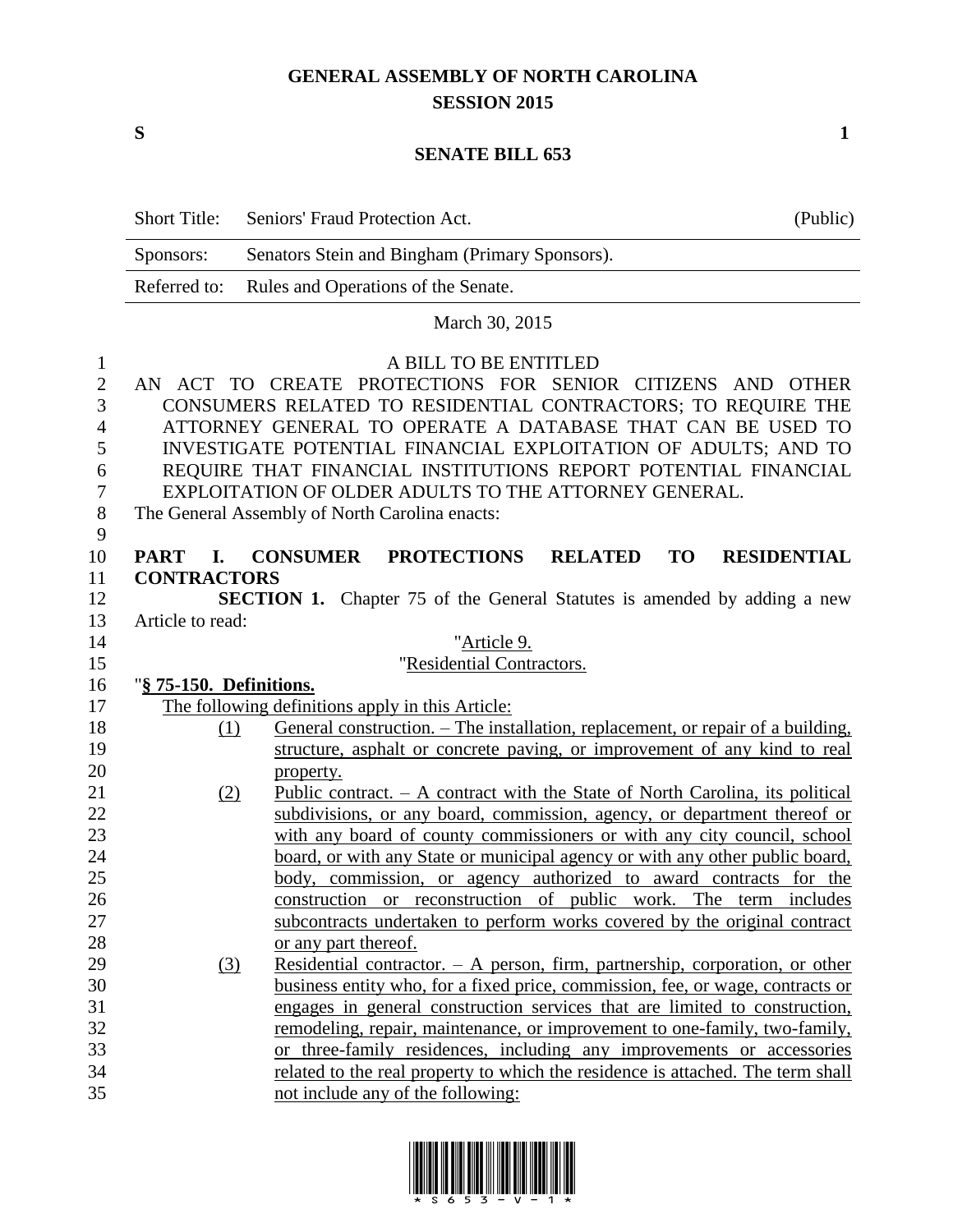|            |                                |                   | <b>General Assembly of North Carolina</b>                                                                                            | <b>Session 2015</b> |
|------------|--------------------------------|-------------------|--------------------------------------------------------------------------------------------------------------------------------------|---------------------|
|            |                                | <u>a.</u>         | A person engaged in the demolition of a structure or the cleanup of                                                                  |                     |
|            |                                |                   | construction waste and debris.                                                                                                       |                     |
|            |                                | <u>b.</u>         | A person working under the direct supervision of a residential                                                                       |                     |
|            |                                |                   | contractor who is hired either as an employee, day laborer, or                                                                       |                     |
|            |                                |                   | contract laborer.                                                                                                                    |                     |
|            |                                | $\underline{c}$ . | A general contractor licensed under Article 1 of this Chapter.                                                                       |                     |
|            |                                | d.                | A subcontractor hired by a general contractor licensed under Article                                                                 |                     |
|            |                                |                   | 1 of this Chapter.                                                                                                                   |                     |
|            | "§ 75-151. Prohibited conduct. |                   |                                                                                                                                      |                     |
| <u>(a)</u> |                                |                   | A residential contractor shall not do any of the following:                                                                          |                     |
|            | (1)                            |                   | Advertise or promise or offer to pay or rebate all or any portion of any                                                             |                     |
|            |                                |                   | insurance deductible as an inducement to the sale of any goods or services.                                                          |                     |
|            | (2)                            |                   | Offer or provide any upgraded work, material, or product, grant any                                                                  |                     |
|            |                                |                   | allowance or offer any discount against the fees to be charged or paying the                                                         |                     |
|            |                                |                   | consumer or any person directly or indirectly associated with the property                                                           |                     |
|            |                                |                   | any form of compensation, gift, prize, bonus, coupon, credit, referral fee,                                                          |                     |
|            |                                |                   | trade-in or trade-in payment, advertising, or other fee or payment as an                                                             |                     |
|            | (3)                            |                   | inducement to the sale of any goods or services.<br>Offer or provide anything of value in exchange for permitting the residential    |                     |
|            |                                |                   | contractor to display a sign or any other type of advertisement at the                                                               |                     |
|            |                                |                   | consumer's premises.                                                                                                                 |                     |
|            | $\Delta$                       |                   | Seek to obtain a power of attorney from or on behalf of a consumer, offer to                                                         |                     |
|            |                                |                   | report or adjust a claim on behalf of a consumer, represent or negotiate, or                                                         |                     |
|            |                                |                   | offer or advertise to represent or negotiate, obtain or attempt to obtain an                                                         |                     |
|            |                                |                   | assignment of claims rights or assignment of benefits or assignment of                                                               |                     |
|            |                                |                   | proceeds, from or on behalf of either a consumer or of an owner or possessor                                                         |                     |
|            |                                |                   | of residential real estate, on any insurance claim in connection with the                                                            |                     |
|            |                                |                   | performance of any general construction work.                                                                                        |                     |
| (b)        |                                |                   | An adjuster as defined in G.S. $58-33-10(2)$ or a public adjuster as defined in                                                      |                     |
|            |                                |                   | G.S. 58-33A-5(7) shall not act as a residential contractor.                                                                          |                     |
|            |                                |                   | "§ 75-152. Written contract required; required contents.                                                                             |                     |
|            |                                |                   | A contract for general construction, including a public contract, shall be in writing, signed                                        |                     |
|            |                                |                   | by both parties, and shall do all of the following:                                                                                  |                     |
|            | (1)                            |                   | Include a copy of a work estimate that contains all of the following                                                                 |                     |
|            |                                | disclosures:      |                                                                                                                                      |                     |
|            |                                | <u>a.</u>         | A precise description and location of all damage claimed on the work                                                                 |                     |
|            |                                |                   | estimate.                                                                                                                            |                     |
|            |                                | <u>b.</u>         | An itemized estimate of general construction costs, including the cost                                                               |                     |
|            |                                |                   | of raw materials, hourly labor rate, and the number of hours for each                                                                |                     |
|            |                                |                   | item of work or a unit cost basis.                                                                                                   |                     |
|            |                                | $\underline{c}$ . | If damaged areas are not included on the work estimate, a                                                                            |                     |
|            |                                |                   | specification of those areas and any reason for their exclusion from                                                                 |                     |
|            |                                |                   | the work estimate.                                                                                                                   |                     |
|            |                                | <u>d.</u>         | <u>A statement of whether the property was inspected prior to the</u>                                                                |                     |
|            |                                |                   | preparation of the estimate and a description of the nature of that                                                                  |                     |
|            |                                |                   | inspection.                                                                                                                          |                     |
|            |                                | <u>e.</u>         | A statement that the residential contractor has made no assurances                                                                   |                     |
|            |                                | <u>f.</u>         | that the claimed loss will be covered by an insurance policy.<br>A copy of the residential contractor's license certification issued |                     |
|            |                                |                   | pursuant to Article 1B of Chapter 87 of the General Statutes.                                                                        |                     |
|            |                                |                   |                                                                                                                                      |                     |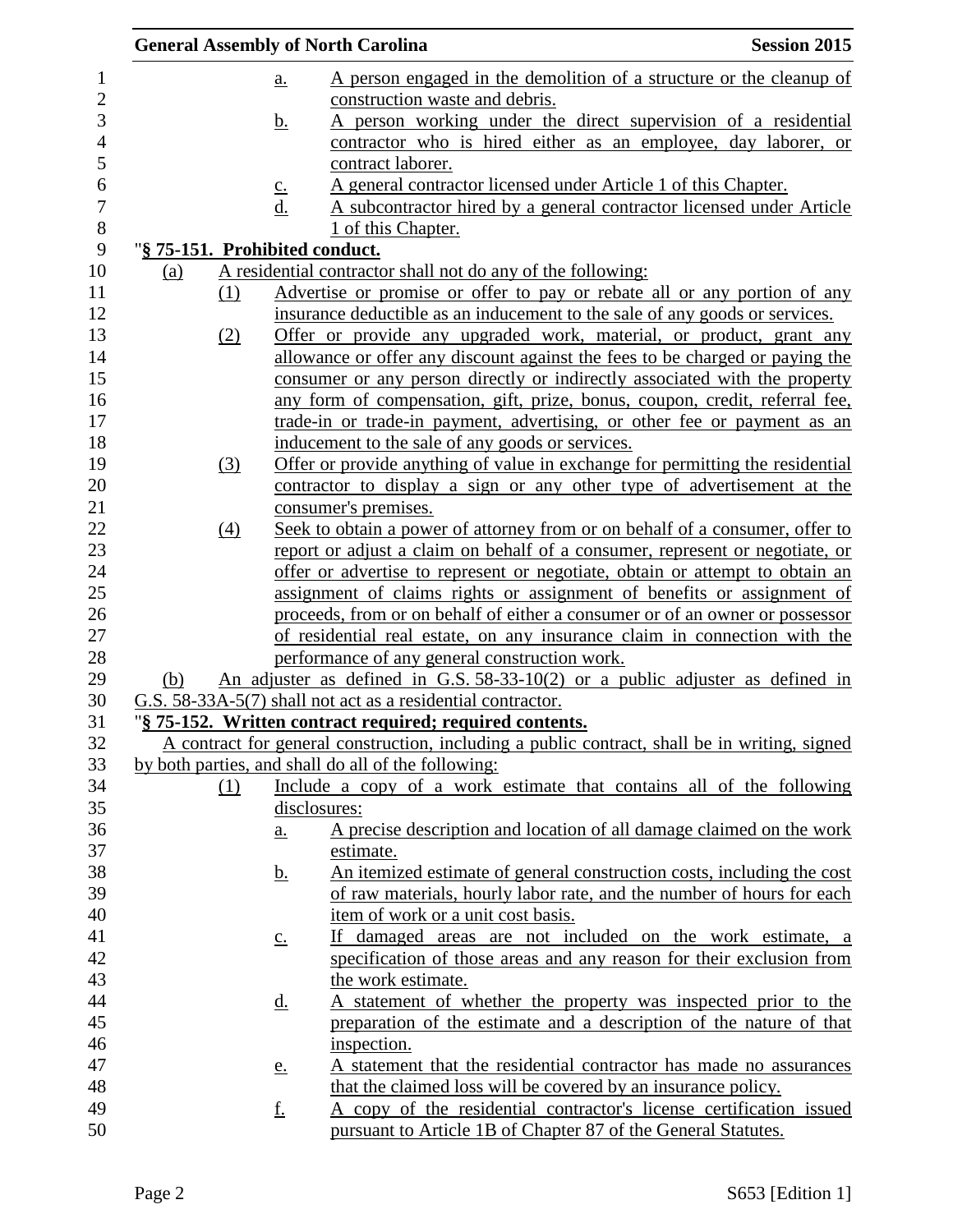|                   | <b>General Assembly of North Carolina</b>                                                                                                                                                                                       | <b>Session 2015</b> |
|-------------------|---------------------------------------------------------------------------------------------------------------------------------------------------------------------------------------------------------------------------------|---------------------|
| <u>(2)</u>        | <u>Include a disclosure that the consumer is responsible for payment for any</u><br>work performed if the insurer should deny payment or coverage on any part<br>of the loss.                                                   |                     |
| (3)               | Be written in the same language as that principally used in any sales                                                                                                                                                           |                     |
| $\left(4\right)$  | presentation, oral or otherwise.<br>Designate as the date of the transaction the date on which the consumer                                                                                                                     |                     |
|                   | actually signs the agreement or offer.                                                                                                                                                                                          |                     |
| <u>(5)</u><br>(6) | Contain the name and physical address of the residential contractor.<br>Contain in immediate proximity to the space reserved for the signature of the<br>buyer in bold-face type of a minimum size of 10 points, a statement in |                     |
|                   | substantially the following form:                                                                                                                                                                                               |                     |
|                   | "You may cancel this contract or transaction at any time prior to                                                                                                                                                               |                     |
|                   | midnight of the third business day after you have received written                                                                                                                                                              |                     |
|                   | notification from your insurer that all or any part of the claim or contract                                                                                                                                                    |                     |
|                   | is not a covered loss under the insurance policy. See the attached Notice                                                                                                                                                       |                     |
|                   | of Cancellation form for an explanation of this right."                                                                                                                                                                         |                     |
| (7)               | Be accompanied by a completed form in duplicate that is captioned "Notice"                                                                                                                                                      |                     |
|                   | of Cancellation," which shall be attached to the contract and easily                                                                                                                                                            |                     |
|                   | detachable and which shall contain in bold-face type of a minimum size of                                                                                                                                                       |                     |
|                   | 10 points, the following information and statements in the same language as                                                                                                                                                     |                     |
|                   | that used in the contract:                                                                                                                                                                                                      |                     |
|                   |                                                                                                                                                                                                                                 |                     |
|                   | "Notice of Cancellation                                                                                                                                                                                                         |                     |
|                   | (date of transaction)                                                                                                                                                                                                           |                     |
|                   | If you are notified by your insurer that all or any part of the claim or contract is                                                                                                                                            |                     |
|                   | not a covered loss under the insurance policy, you may cancel the contract by mailing or                                                                                                                                        |                     |
|                   | delivering a signed and dated copy of this cancellation notice or any other written notice                                                                                                                                      |                     |
|                   | to (name of residential contractor) at (address of residential contractor's place of                                                                                                                                            |                     |
|                   | business) at any time prior to midnight on the third business day after you have received                                                                                                                                       |                     |
|                   | such written notice from your insurer. If you cancel, any payments made by you under                                                                                                                                            |                     |
|                   | the contract will be returned to you within 10 business days following receipt by the                                                                                                                                           |                     |
|                   | residential contractor of your cancellation notice, and any security interest arising out of                                                                                                                                    |                     |
|                   | the transaction will be canceled.                                                                                                                                                                                               |                     |
|                   |                                                                                                                                                                                                                                 |                     |
|                   | I HEREBY CANCEL THIS TRANSACTION                                                                                                                                                                                                |                     |
|                   |                                                                                                                                                                                                                                 |                     |
|                   | (date)                                                                                                                                                                                                                          |                     |
|                   |                                                                                                                                                                                                                                 |                     |
|                   | (consumer's signature)"                                                                                                                                                                                                         |                     |
|                   |                                                                                                                                                                                                                                 |                     |
| (8)               | Include a statement indicating that the residential contractor shall hold in                                                                                                                                                    |                     |
|                   | trust any payment from the property owner until the contractor has delivered                                                                                                                                                    |                     |
|                   | materials at the property site or has performed a majority of the contracted                                                                                                                                                    |                     |
|                   | work on the property.                                                                                                                                                                                                           |                     |
| (a)               | "§ 75-153. Consumer's right to cancel contract if not covered by insurance.<br><u>Right to Cancel. <math>-</math> A consumer who has entered into a written contract</u> with a                                                 |                     |
|                   | residential contractor to provide goods or services to be paid from the proceeds of a property                                                                                                                                  |                     |
|                   | and casualty insurance policy may cancel the contract at any time prior to midnight of the third                                                                                                                                |                     |
|                   | business day after the consumer has received written notification from the insurer that all or                                                                                                                                  |                     |
|                   | any part of the claim or contract is not a covered loss under the insurance policy.                                                                                                                                             |                     |
|                   |                                                                                                                                                                                                                                 |                     |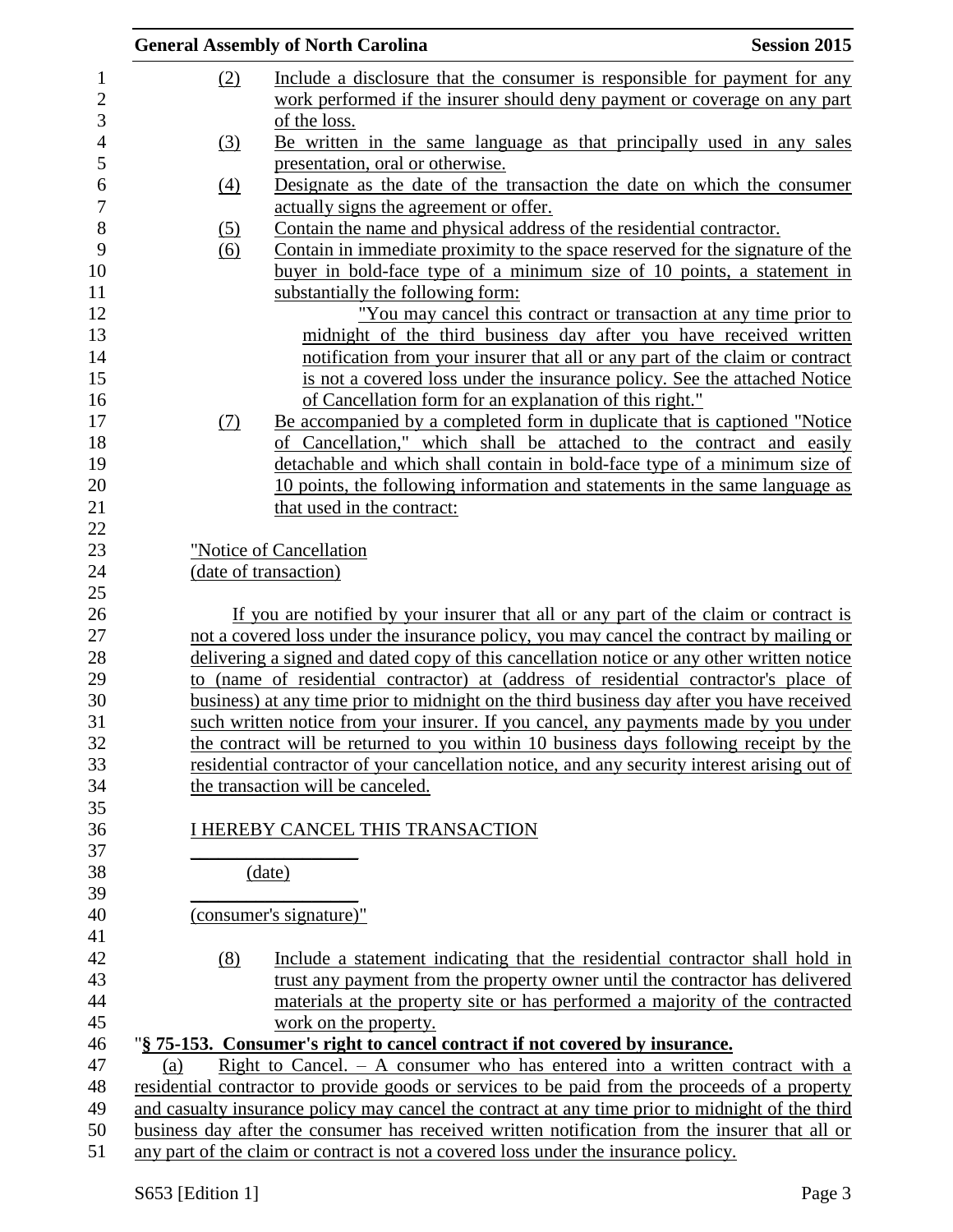## **General Assembly of North Carolina Session 2015**  (b) Procedure for Cancellation. – Cancellation shall be evidenced by the consumer giving written notice of cancellation to the residential contractor at the address stated in the contract. Notice of cancellation, if given by mail, is effective upon deposit into the United States mail, postage prepaid, and properly addressed to the residential contractor. Notice of cancellation need not take a particular form and is sufficient if it indicates, by any form of 6 written expression, the intention of the consumer not to be bound by the contract.<br>
(c) Refund of Payments to Consumer. – Within 10 days after a contract (c) Refund of Payments to Consumer. – Within 10 days after a contract for general construction has been cancelled, the residential contractor shall tender to the consumer any payments, partial payments, or deposits made by the consumer and any note or other evidence of indebtedness. If, however, the residential contractor has performed any emergency services, acknowledged by the consumer in writing to be necessary to prevent damage to the premises, the residential contractor is entitled to the reasonable value of such services. Any provision in a contract for general construction that in the event of cancellation requires the payment of any fee for anything except emergency services shall constitute a violation of G.S. 75-1.1 and shall not be enforceable against any consumer who has cancelled a contract under this section. "**§ 75-154. Violations an unfair and deceptive trade practice.** In addition to the other penalties set forth in this Article, a violation of this Article shall 18 constitute an unfair and deceptive trade practice under G.S. 75-1.1." **PART II. DATABASE FOR ASSISTING IN THE INVESTIGATION OF POTENTIAL FINANCIAL EXPLOITATION OF OLDER ADULTS SECTION 2.(a)** Article 1 of Chapter 114 of the General Statutes is amended by adding a new section to read: "**§ 114-8.8. Older adult exploitation database.** (a) Operation of Database Required. – The Attorney General shall operate and maintain an Internet-accessible database that collects reports made by financial institutions pursuant to G.S. 108A-115(a)(4), and the Attorney General may prescribe the manner and format of reports made pursuant to that subdivision. (b) Access. – The Attorney General shall ensure that the database operated under this section is accessible to district attorneys, law enforcement agencies, the Commissioner of Banks, the State Bureau of Investigation, the Department of Insurance, the State Licensing Board for General Contractors, and any other State or local agency that routinely interacts with older adults who may potentially be targets of financial exploitation, in the sole discretion of the Attorney General. The database shall be accessed for the sole purpose of investigating potential financial exploitation of older adults. (c) Database Contents Not a Public Record. – The contents of the database operated under this section shall not constitute a public record under Chapter 132 of the General Status and shall be confidential and only accessed by employees of the agencies described in subsection (b) of this section or designated pursuant thereto. The Attorney General shall require all agencies and individuals that access the database to take measures to protect the privacy of its contents and shall ensure that a mechanism is in place to delete incorrect or outdated data from the database. (d) Input of Data from Sources Other Than Financial Institutions. – In addition to accepting reports from financial institutions pursuant to G.S. 108A-115(a)(4), the Attorney General may accept and include in the database operated pursuant to this section information from other persons or entities who have reasonable cause to believe that an older adult is the victim or target of financial exploitation. The Attorney General shall take measures to ensure that only reliable sources of information are accepted under this subsection." **SECTION 2.(b)** G.S. 108A-115 reads as rewritten: